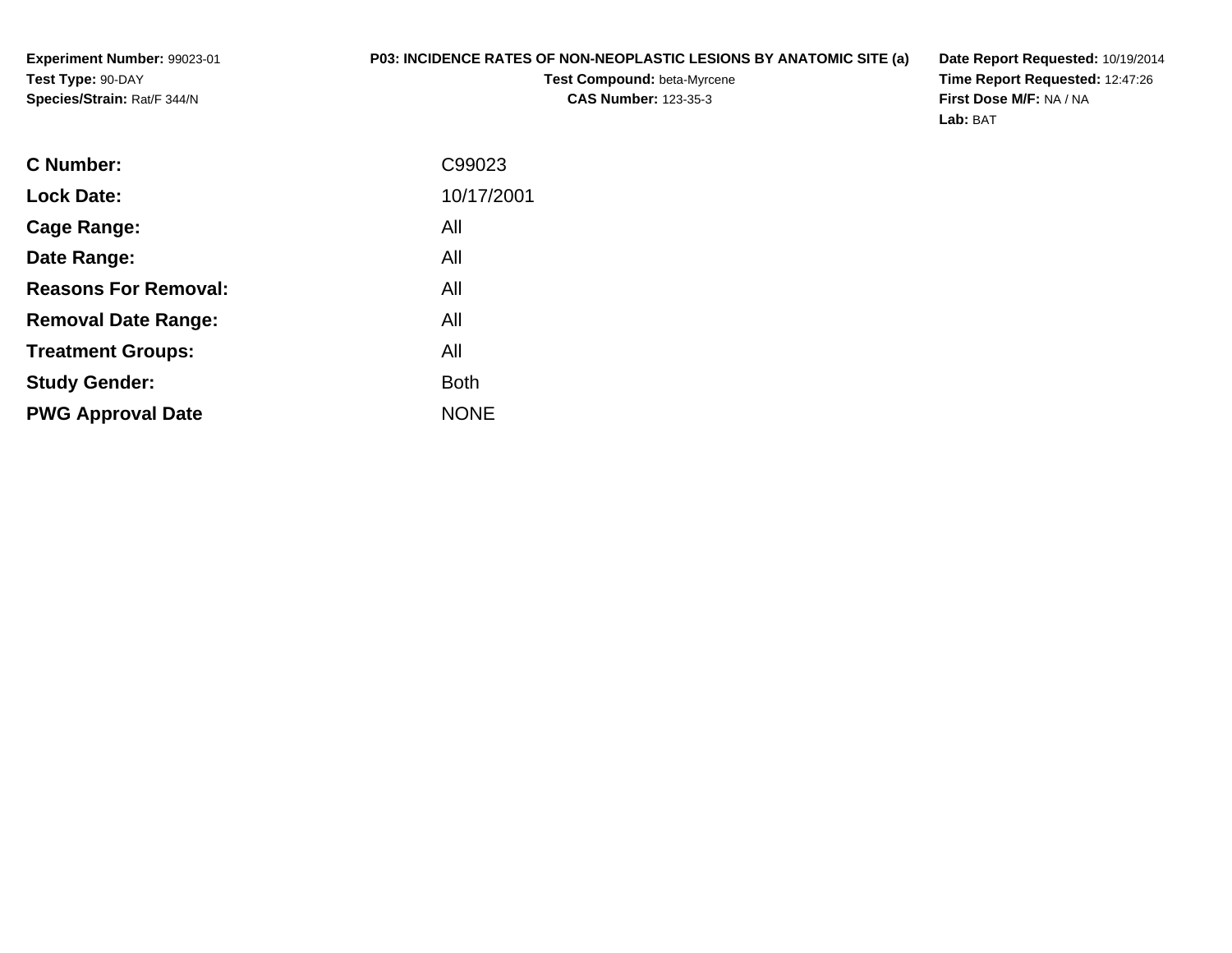| Experiment Number: 99023-01<br>Test Type: 90-DAY<br>Species/Strain: Rat/F 344/N |           | P03: INCIDENCE RATES OF NON-NEOPLASTIC LESIONS BY ANATOMIC SITE (a) | Test Compound: beta-Myrcene<br><b>CAS Number: 123-35-3</b> |              | Time Report Requested: 12:47:26<br>First Dose M/F: NA / NA<br>Lab: BAT | Date Report Requested: 10/19/2014 |  |  |
|---------------------------------------------------------------------------------|-----------|---------------------------------------------------------------------|------------------------------------------------------------|--------------|------------------------------------------------------------------------|-----------------------------------|--|--|
| F 344/N Rat MALE                                                                | 0 G/KG    | 0.25 G/KG                                                           | G/KG<br>0.5                                                | G/KG<br>1.0  | G/KG<br>2.0                                                            | G/KG<br>4.0                       |  |  |
| <b>Disposition Summary</b>                                                      |           |                                                                     |                                                            |              |                                                                        |                                   |  |  |
| <b>Animals Initially In Study</b><br><b>Early Deaths</b>                        | 10        | 10                                                                  | 10                                                         | 10           | 10                                                                     | 10                                |  |  |
| <b>Dosing Accident</b><br><b>Moribund Sacrifice</b><br><b>Natural Death</b>     |           |                                                                     | $\mathbf 1$                                                | $\mathbf{1}$ | $\mathbf 2$                                                            | $\mathbf{2}$<br>8                 |  |  |
| <b>Survivors</b>                                                                |           |                                                                     |                                                            |              |                                                                        |                                   |  |  |
| <b>Terminal Sacrifice</b>                                                       | 10        | 10                                                                  | $\boldsymbol{9}$                                           | 9            | 8                                                                      |                                   |  |  |
| <b>Animals Examined Microscopically</b>                                         | 10        | 10                                                                  | 10                                                         | 10           | 10                                                                     | 10                                |  |  |
| <b>ALIMENTARY SYSTEM</b>                                                        |           |                                                                     |                                                            |              |                                                                        |                                   |  |  |
| Esophagus                                                                       | (10)      | (0)                                                                 | (1)                                                        | (1)          | (10)                                                                   | (10)                              |  |  |
| Perforation                                                                     |           |                                                                     | 1 (100%)                                                   |              |                                                                        |                                   |  |  |
| Intestine Large, Cecum                                                          | (10)      | (0)                                                                 | (1)                                                        | (1)          | (10)                                                                   | (10)                              |  |  |
| Intestine Large, Colon                                                          | (10)      | (0)                                                                 | (1)                                                        | (1)          | (10)                                                                   | (10)                              |  |  |
| Intestine Large, Rectum                                                         | (10)      | (0)                                                                 | (1)                                                        | (1)          | (10)                                                                   | (10)                              |  |  |
| Intestine Small, Duodenum                                                       | (10)      | (0)                                                                 | (1)                                                        | (1)          | (10)                                                                   | (10)                              |  |  |
| Intestine Small, Ileum                                                          | (10)      | (0)                                                                 | (1)                                                        | (1)          | (10)                                                                   | (10)                              |  |  |
| Intestine Small, Jejunum                                                        | (10)      | (0)                                                                 | (1)                                                        | (1)          | (10)                                                                   | (10)                              |  |  |
| Atrophy                                                                         |           |                                                                     |                                                            |              | 2(20%)                                                                 |                                   |  |  |
| Liver                                                                           | (10)      | (0)                                                                 | (2)                                                        | (1)          | (10)                                                                   | (10)                              |  |  |
| Fibrosis, Focal                                                                 |           |                                                                     |                                                            |              | $1(10\%)$                                                              |                                   |  |  |
| Hepatodiaphragmatic Nodule                                                      | $1(10\%)$ |                                                                     | 1(50%)                                                     |              |                                                                        |                                   |  |  |
| Inflammation, Chronic                                                           |           |                                                                     |                                                            |              | $1(10\%)$                                                              |                                   |  |  |
| Oral Mucosa                                                                     | (0)       | (0)                                                                 | (0)                                                        | (0)          | (2)                                                                    | (0)                               |  |  |
| Inflammation, Chronic                                                           |           |                                                                     |                                                            |              | 1(50%)                                                                 |                                   |  |  |
| Pancreas                                                                        | (10)      | (0)                                                                 | (1)                                                        | (1)          | (10)                                                                   | (10)                              |  |  |
| Acinus, Atrophy                                                                 | $1(10\%)$ |                                                                     |                                                            |              | $1(10\%)$                                                              |                                   |  |  |
| <b>Salivary Glands</b>                                                          | (10)      | (0)                                                                 | (1)                                                        | (1)          | (10)                                                                   | (10)                              |  |  |
| Stomach, Forestomach                                                            | (10)      | (0)                                                                 | (1)                                                        | (10)         | (10)                                                                   | (10)                              |  |  |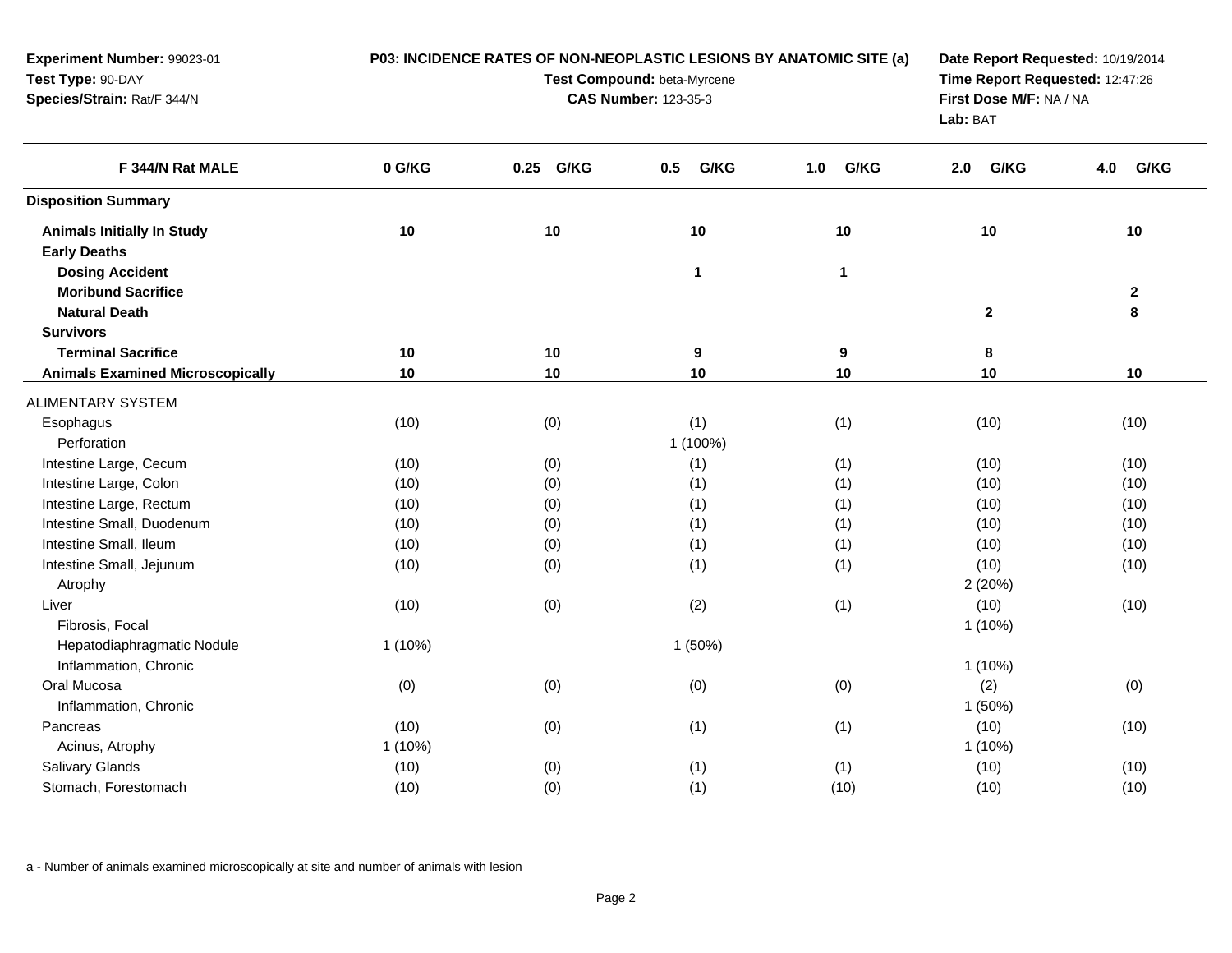| Experiment Number: 99023-01<br>Test Type: 90-DAY<br>Species/Strain: Rat/F 344/N | P03: INCIDENCE RATES OF NON-NEOPLASTIC LESIONS BY ANATOMIC SITE (a) | Date Report Requested: 10/19/2014<br>Time Report Requested: 12:47:26<br>First Dose M/F: NA / NA<br>Lab: BAT |             |             |             |             |
|---------------------------------------------------------------------------------|---------------------------------------------------------------------|-------------------------------------------------------------------------------------------------------------|-------------|-------------|-------------|-------------|
| F 344/N Rat MALE                                                                | 0 G/KG                                                              | 0.25 G/KG                                                                                                   | G/KG<br>0.5 | G/KG<br>1.0 | G/KG<br>2.0 | G/KG<br>4.0 |
| Inflammation, Acute                                                             |                                                                     |                                                                                                             |             |             | $1(10\%)$   | 9(90%)      |
| Ulcer                                                                           |                                                                     |                                                                                                             |             |             |             | 5(50%)      |
| Stomach, Glandular                                                              | (10)                                                                | (0)                                                                                                         | (1)         | (1)         | (10)        | (10)        |
| CARDIOVASCULAR SYSTEM                                                           |                                                                     |                                                                                                             |             |             |             |             |
| <b>Blood Vessel</b>                                                             | (10)                                                                | (0)                                                                                                         | (1)         | (1)         | (10)        | (10)        |
| Heart                                                                           | (10)                                                                | (0)                                                                                                         | (1)         | (1)         | (10)        | (10)        |
| Inflammation, Chronic Active                                                    | 5 (50%)                                                             |                                                                                                             |             |             |             |             |
| <b>ENDOCRINE SYSTEM</b>                                                         |                                                                     |                                                                                                             |             |             |             |             |
| <b>Adrenal Cortex</b>                                                           | (10)                                                                | (0)                                                                                                         | (1)         | (1)         | (10)        | (10)        |
| Hemorrhage                                                                      |                                                                     |                                                                                                             |             |             | $1(10\%)$   |             |
| Hyperplasia, Focal                                                              | 2(20%)                                                              |                                                                                                             |             |             |             |             |
| Adrenal Medulla                                                                 | (10)                                                                | (0)                                                                                                         | (1)         | (1)         | (10)        | (10)        |
| Islets, Pancreatic                                                              | (10)                                                                | (0)                                                                                                         | (1)         | (1)         | (10)        | (10)        |
| Parathyroid Gland                                                               | (10)                                                                | (0)                                                                                                         | (1)         | (1)         | (9)         | (9)         |
| <b>Pituitary Gland</b>                                                          | (10)                                                                | (0)                                                                                                         | (1)         | (1)         | (10)        | (10)        |
| <b>Thyroid Gland</b>                                                            | (10)                                                                | (0)                                                                                                         | (1)         | (1)         | (10)        | (10)        |
| <b>GENERAL BODY SYSTEM</b><br>None                                              |                                                                     |                                                                                                             |             |             |             |             |
| <b>GENITAL SYSTEM</b>                                                           |                                                                     |                                                                                                             |             |             |             |             |
| Epididymis                                                                      | (10)                                                                | (0)                                                                                                         | (1)         | (1)         | (10)        | (10)        |
| Degeneration                                                                    |                                                                     |                                                                                                             |             |             | $1(10\%)$   |             |
| <b>Preputial Gland</b>                                                          | (10)                                                                | (0)                                                                                                         | (1)         | (1)         | (10)        | (10)        |
| Inflammation, Suppurative                                                       |                                                                     |                                                                                                             |             |             |             | $1(10\%)$   |
| Prostate                                                                        | (10)                                                                | (0)                                                                                                         | (1)         | (1)         | (10)        | (10)        |
| Seminal Vesicle                                                                 | (10)                                                                | (0)                                                                                                         | (1)         | (1)         | (10)        | (9)         |
| Atrophy                                                                         |                                                                     |                                                                                                             |             |             | $1(10\%)$   |             |
| <b>Testes</b>                                                                   | (10)                                                                | (0)                                                                                                         | (1)         | (1)         | (10)        | (10)        |
| Germinal Epith, Degeneration                                                    |                                                                     |                                                                                                             |             |             | $1(10\%)$   |             |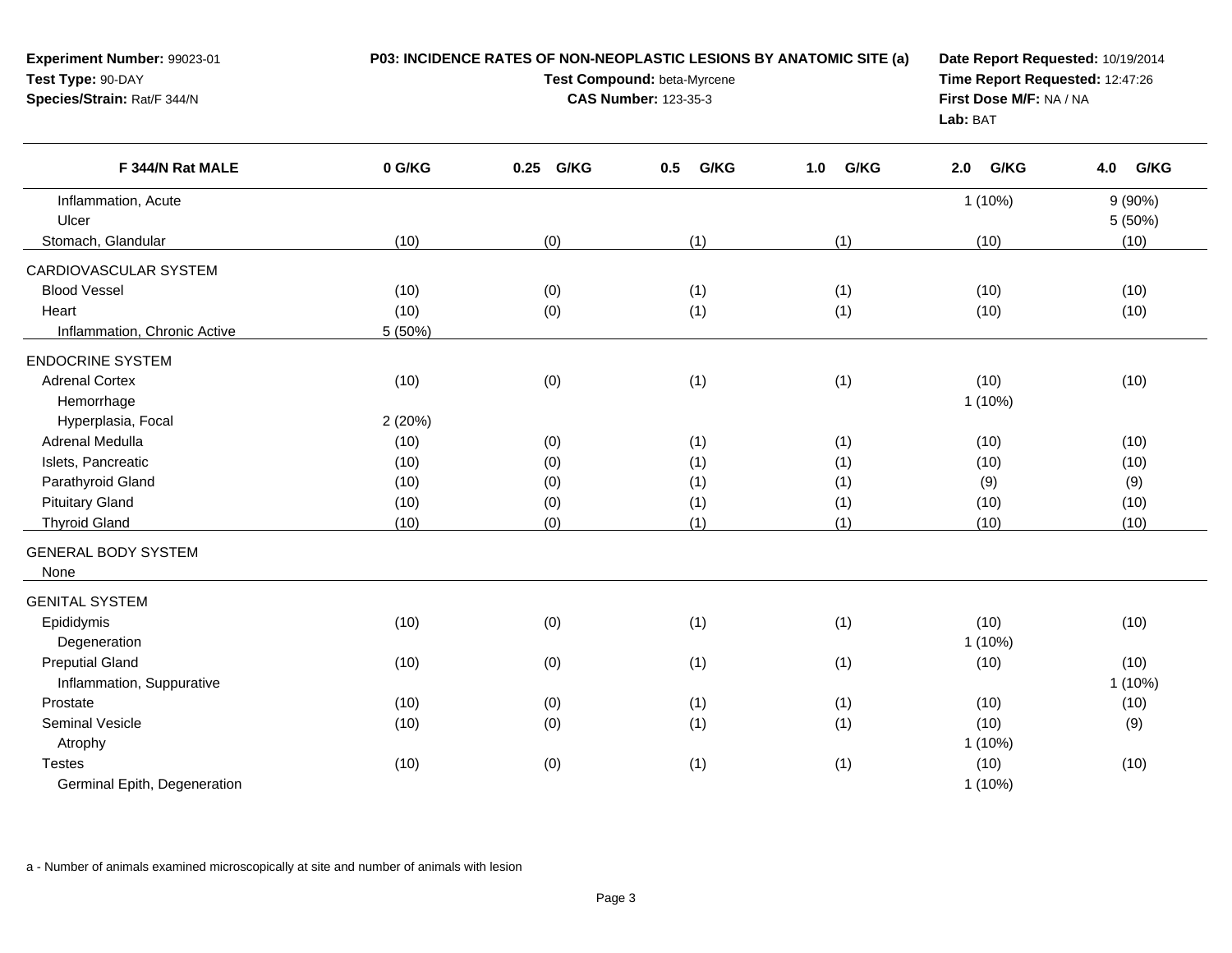**Experiment Number:** 99023-01**Test Type:** 90-DAY **Species/Strain:** Rat/F 344/N**P03: INCIDENCE RATES OF NON-NEOPLASTIC LESIONS BY ANATOMIC SITE (a)Test Compound:** beta-Myrcene**CAS Number:** 123-35-3**Date Report Requested:** 10/19/2014**Time Report Requested:** 12:47:26**First Dose M/F:** NA / NA**Lab:** BAT

| F 344/N Rat MALE                                   | 0 G/KG   | G/KG<br>0.25 | G/KG<br>0.5 | G/KG<br>1.0 | G/KG<br>2.0 | 4.0<br>G/KG |
|----------------------------------------------------|----------|--------------|-------------|-------------|-------------|-------------|
| <b>HEMATOPOIETIC SYSTEM</b>                        |          |              |             |             |             |             |
| <b>Bone Marrow</b>                                 | (10)     | (0)          | (1)         | (1)         | (10)        | (10)        |
| Lymph Node                                         | (1)      | (2)          | (4)         | (1)         | (0)         | (0)         |
| Deep Cervical, Ectasia                             | 1 (100%) | 2 (100%)     | 4 (100%)    | 1 (100%)    |             |             |
| Deep Cervical, Hyperplasia, Lymphoid               | 1 (100%) | 2 (100%)     | 4 (100%)    | 1 (100%)    |             |             |
| Lymph Node, Mandibular                             | (0)      | (0)          | (0)         | (1)         | (0)         | (0)         |
| Lymph Node, Mesenteric                             | (10)     | (0)          | (1)         | (1)         | (10)        | (10)        |
| Atrophy                                            |          |              |             | 1 (100%)    | 6(60%)      |             |
| Spleen                                             | (10)     | (10)         | (10)        | (10)        | (10)        | (10)        |
| Atrophy                                            |          |              | $1(10\%)$   |             | 10 (100%)   | 10 (100%)   |
| Thymus                                             | (10)     | (0)          | (1)         | (10)        | (9)         | (10)        |
| Atrophy                                            |          |              |             |             |             | $1(10\%)$   |
| Necrosis                                           |          |              |             |             | 1(11%)      | 9(90%)      |
| <b>INTEGUMENTARY SYSTEM</b>                        |          |              |             |             |             |             |
| <b>Mammary Gland</b>                               | (10)     | (0)          | (1)         | (1)         | (10)        | (10)        |
| Skin                                               | (10)     | (0)          | (1)         | (1)         | (10)        | (10)        |
| MUSCULOSKELETAL SYSTEM                             |          |              |             |             |             |             |
| <b>Bone</b>                                        | (10)     | (0)          | (1)         | (1)         | (10)        | (10)        |
| <b>Skeletal Muscle</b>                             | (0)      | (0)          | (1)         | (0)         | (0)         | (0)         |
| NERVOUS SYSTEM                                     |          |              |             |             |             |             |
| <b>Brain</b>                                       | (10)     | (0)          | (1)         | (1)         | (10)        | (10)        |
| <b>RESPIRATORY SYSTEM</b>                          |          |              |             |             |             |             |
| Lung                                               | (10)     | (0)          | (1)         | (1)         | (10)        | (10)        |
| Bronchus, Infiltration Cellular,<br>Polymorphnuclr |          |              |             |             | $1(10\%)$   |             |
| Congestion                                         |          |              |             | 1 (100%)    |             |             |
| Inflammation, Chronic                              | 5 (50%)  |              |             |             | 3(30%)      |             |
| Inflammation, Suppurative                          |          |              |             |             | $1(10\%)$   |             |
|                                                    |          |              |             |             |             |             |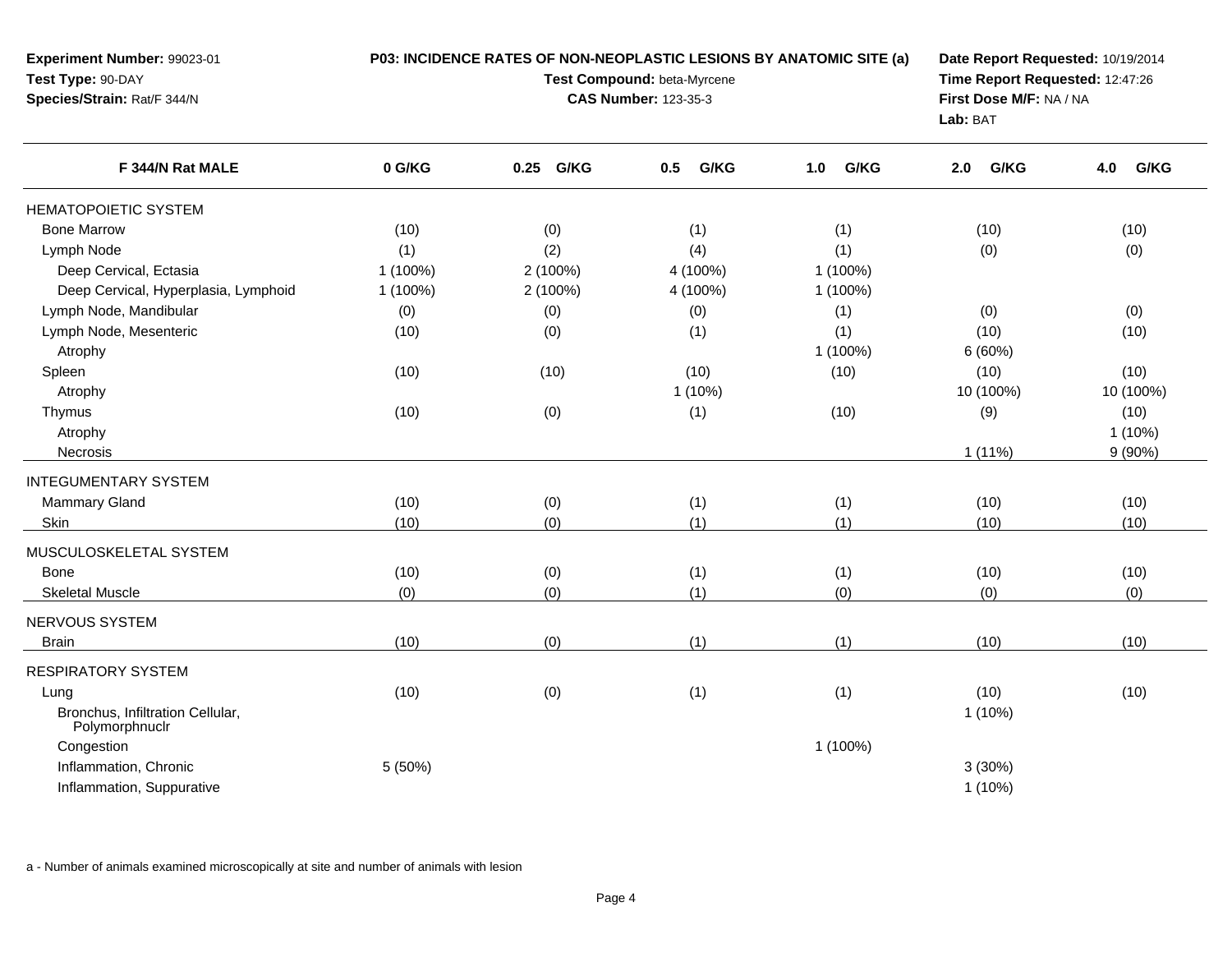| Experiment Number: 99023-01                           |           | P03: INCIDENCE RATES OF NON-NEOPLASTIC LESIONS BY ANATOMIC SITE (a)                                                                  |             | Date Report Requested: 10/19/2014 |             |             |
|-------------------------------------------------------|-----------|--------------------------------------------------------------------------------------------------------------------------------------|-------------|-----------------------------------|-------------|-------------|
| Test Type: 90-DAY<br>Species/Strain: Rat/F 344/N      |           | Test Compound: beta-Myrcene<br>Time Report Requested: 12:47:27<br>First Dose M/F: NA / NA<br><b>CAS Number: 123-35-3</b><br>Lab: BAT |             |                                   |             |             |
| F 344/N Rat MALE                                      | 0 G/KG    | 0.25<br>G/KG                                                                                                                         | G/KG<br>0.5 | 1.0<br>G/KG                       | G/KG<br>2.0 | G/KG<br>4.0 |
| Metaplasia, Osseous                                   | $1(10\%)$ |                                                                                                                                      |             |                                   |             |             |
| Nose                                                  | (10)      | (10)                                                                                                                                 | (10)        | (10)                              | (10)        | (10)        |
| Inflammation, Chronic                                 |           |                                                                                                                                      | $1(10\%)$   | 6(60%)                            | 8 (80%)     |             |
| Inflammation, Suppurative                             |           |                                                                                                                                      |             | $1(10\%)$                         | 3(30%)      | 7 (70%)     |
| Metaplasia, Squamous                                  |           |                                                                                                                                      |             |                                   |             | 2(20%)      |
| Olfactory Epi, Degeneration                           |           |                                                                                                                                      |             | 2(20%)                            | 8 (80%)     | $9(90\%)$   |
| Respirat Epith, Necrosis                              |           |                                                                                                                                      |             |                                   |             | $9(90\%)$   |
| Trachea                                               | (10)      | (0)                                                                                                                                  | (1)         | (1)                               | (10)        | (10)        |
| SPECIAL SENSES SYSTEM                                 |           |                                                                                                                                      |             |                                   |             |             |
| Eye                                                   | (10)      | (0)                                                                                                                                  | (1)         | (1)                               | (10)        | (10)        |
| Antr Chamber, Cornea, Inflammation,<br>Suppurative    |           |                                                                                                                                      |             |                                   | $1(10\%)$   |             |
| Harderian Gland                                       | (10)      | (10)                                                                                                                                 | (10)        | (10)                              | (9)         | (10)        |
| Pigmentation, Porphyrin                               | 1 (10%)   | 3(30%)                                                                                                                               | 7 (70%)     | 8 (80%)                           | $9(100\%)$  | 10 (100%)   |
| Lacrimal Gland                                        | (0)       | (0)                                                                                                                                  | (0)         | (0)                               | (1)         | (0)         |
| Zymbal's Gland                                        | (0)       | (0)                                                                                                                                  | (0)         | (0)                               | (1)         | (0)         |
| <b>URINARY SYSTEM</b>                                 |           |                                                                                                                                      |             |                                   |             |             |
| Kidney                                                | (7)       | (10)                                                                                                                                 | (9)         | (10)                              | (10)        | (10)        |
| Nephropathy                                           | 7 (100%)  | 10 (100%)                                                                                                                            | $9(100\%)$  | 8 (80%)                           | $9(90\%)$   | $1(10\%)$   |
| Nephrosis                                             |           |                                                                                                                                      | $1(11\%)$   | 10 (100%)                         | $9(90\%)$   |             |
| Renal Tubule, Accumulation, Hyaline<br><b>Droplet</b> |           | 10 (100%)                                                                                                                            | $9(100\%)$  | 10 (100%)                         |             |             |
| Renal Tubule, Degeneration                            |           | 10 (100%)                                                                                                                            | $9(100\%)$  |                                   |             |             |
| Renal Tubule, Necrosis                                |           |                                                                                                                                      |             |                                   | $1(10\%)$   | $1(10\%)$   |
| <b>Urinary Bladder</b>                                | (10)      | (0)                                                                                                                                  | (1)         | (1)                               | (10)        | (10)        |

\*\*\*END OF MALE DATA\*\*\*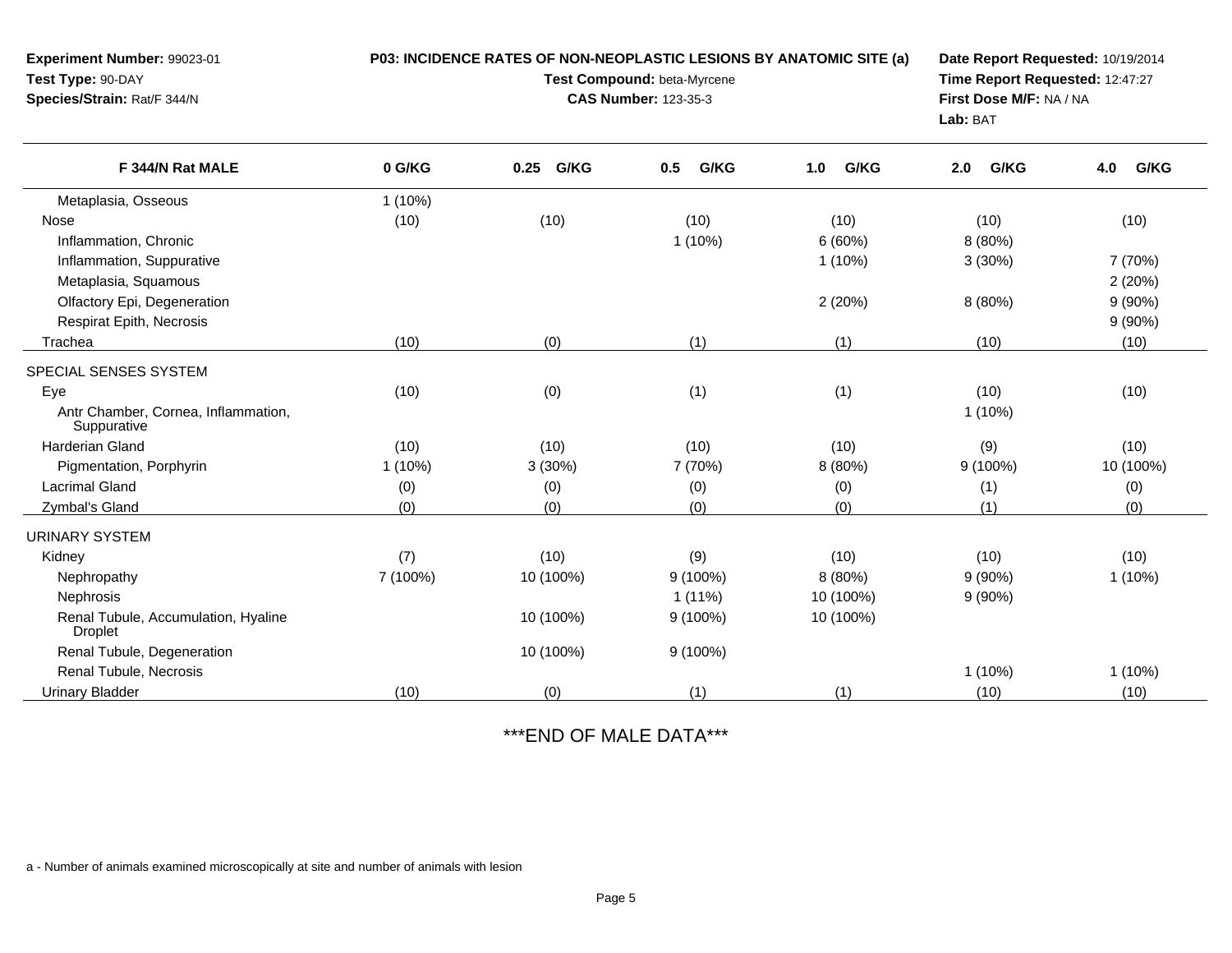| Experiment Number: 99023-01<br>Test Type: 90-DAY<br>Species/Strain: Rat/F 344/N |           | P03: INCIDENCE RATES OF NON-NEOPLASTIC LESIONS BY ANATOMIC SITE (a) | Test Compound: beta-Myrcene<br><b>CAS Number: 123-35-3</b> |              | First Dose M/F: NA / NA<br>Lab: BAT | Date Report Requested: 10/19/2014<br>Time Report Requested: 12:47:27 |  |  |  |
|---------------------------------------------------------------------------------|-----------|---------------------------------------------------------------------|------------------------------------------------------------|--------------|-------------------------------------|----------------------------------------------------------------------|--|--|--|
| F 344/N Rat FEMALE                                                              | 0 G/KG    | 0.25 G/KG                                                           | G/KG<br>0.5                                                | G/KG<br>1.0  | G/KG<br>2.0                         | G/KG<br>4.0                                                          |  |  |  |
| <b>Disposition Summary</b>                                                      |           |                                                                     |                                                            |              |                                     |                                                                      |  |  |  |
| <b>Animals Initially In Study</b><br><b>Early Deaths</b>                        | 10        | 10                                                                  | 10                                                         | 10           | $10$                                | 10                                                                   |  |  |  |
| <b>Dosing Accident</b><br><b>Moribund Sacrifice</b>                             |           |                                                                     |                                                            | $\mathbf{1}$ | $\mathbf 2$                         | $\mathbf 1$<br>$\mathbf 1$                                           |  |  |  |
| <b>Natural Death</b>                                                            |           |                                                                     |                                                            |              | $\overline{2}$                      | 8                                                                    |  |  |  |
| <b>Survivors</b>                                                                |           |                                                                     |                                                            |              |                                     |                                                                      |  |  |  |
| <b>Terminal Sacrifice</b><br><b>Animals Examined Microscopically</b>            | 10<br>10  | 10<br>10                                                            | 10<br>10                                                   | 9<br>10      | 6<br>10                             | 10                                                                   |  |  |  |
|                                                                                 |           |                                                                     |                                                            |              |                                     |                                                                      |  |  |  |
| <b>ALIMENTARY SYSTEM</b>                                                        |           |                                                                     |                                                            |              |                                     |                                                                      |  |  |  |
| Esophagus                                                                       | (10)      | (0)                                                                 | (0)                                                        | (1)          | (10)                                | (10)                                                                 |  |  |  |
| Intestine Large, Cecum                                                          | (10)      | (0)                                                                 | (0)                                                        | (1)          | (10)                                | (10)                                                                 |  |  |  |
| Intestine Large, Colon                                                          | (10)      | (0)                                                                 | (0)                                                        | (1)          | (10)                                | (10)                                                                 |  |  |  |
| Intestine Large, Rectum                                                         | (10)      | (0)                                                                 | (0)                                                        | (1)          | (10)                                | (10)                                                                 |  |  |  |
| Intestine Small, Duodenum                                                       | (10)      | (0)                                                                 | (0)                                                        | (1)          | (10)                                | (10)                                                                 |  |  |  |
| Intestine Small, Ileum<br>Atrophy                                               | (10)      | (0)                                                                 | (0)                                                        | (1)          | (10)<br>$1(10\%)$                   | (10)                                                                 |  |  |  |
| Intestine Small, Jejunum                                                        | (10)      | (0)                                                                 | (0)                                                        | (1)          | (10)                                | (10)                                                                 |  |  |  |
| Atrophy                                                                         |           |                                                                     |                                                            |              | $1(10\%)$                           |                                                                      |  |  |  |
| Liver                                                                           | (10)      | (1)                                                                 | (1)                                                        | (2)          | (10)                                | (10)                                                                 |  |  |  |
| Bile Duct, Hyperplasia                                                          |           |                                                                     |                                                            |              | $1(10\%)$                           |                                                                      |  |  |  |
| Fibrosis, Focal                                                                 |           |                                                                     |                                                            | 1(50%)       |                                     |                                                                      |  |  |  |
| Hepatodiaphragmatic Nodule                                                      |           | 1 (100%)                                                            | 1 (100%)                                                   | 1(50%)       | $1(10\%)$                           |                                                                      |  |  |  |
| Inflammation, Chronic                                                           | $1(10\%)$ |                                                                     |                                                            | 1(50%)       |                                     |                                                                      |  |  |  |
| Mesentery                                                                       | (0)       | (1)                                                                 | (0)                                                        | (0)          | (0)                                 | (0)                                                                  |  |  |  |
| Fat, Necrosis                                                                   |           | 1 (100%)                                                            |                                                            |              |                                     |                                                                      |  |  |  |
| Pancreas                                                                        | (10)      | (0)                                                                 | (0)                                                        | (1)          | (10)                                | (10)                                                                 |  |  |  |
| Acinus, Atrophy, Focal                                                          | $1(10\%)$ |                                                                     |                                                            |              |                                     |                                                                      |  |  |  |
| Salivary Glands                                                                 | (10)      | (0)                                                                 | (0)                                                        | (1)          | (10)                                | (10)                                                                 |  |  |  |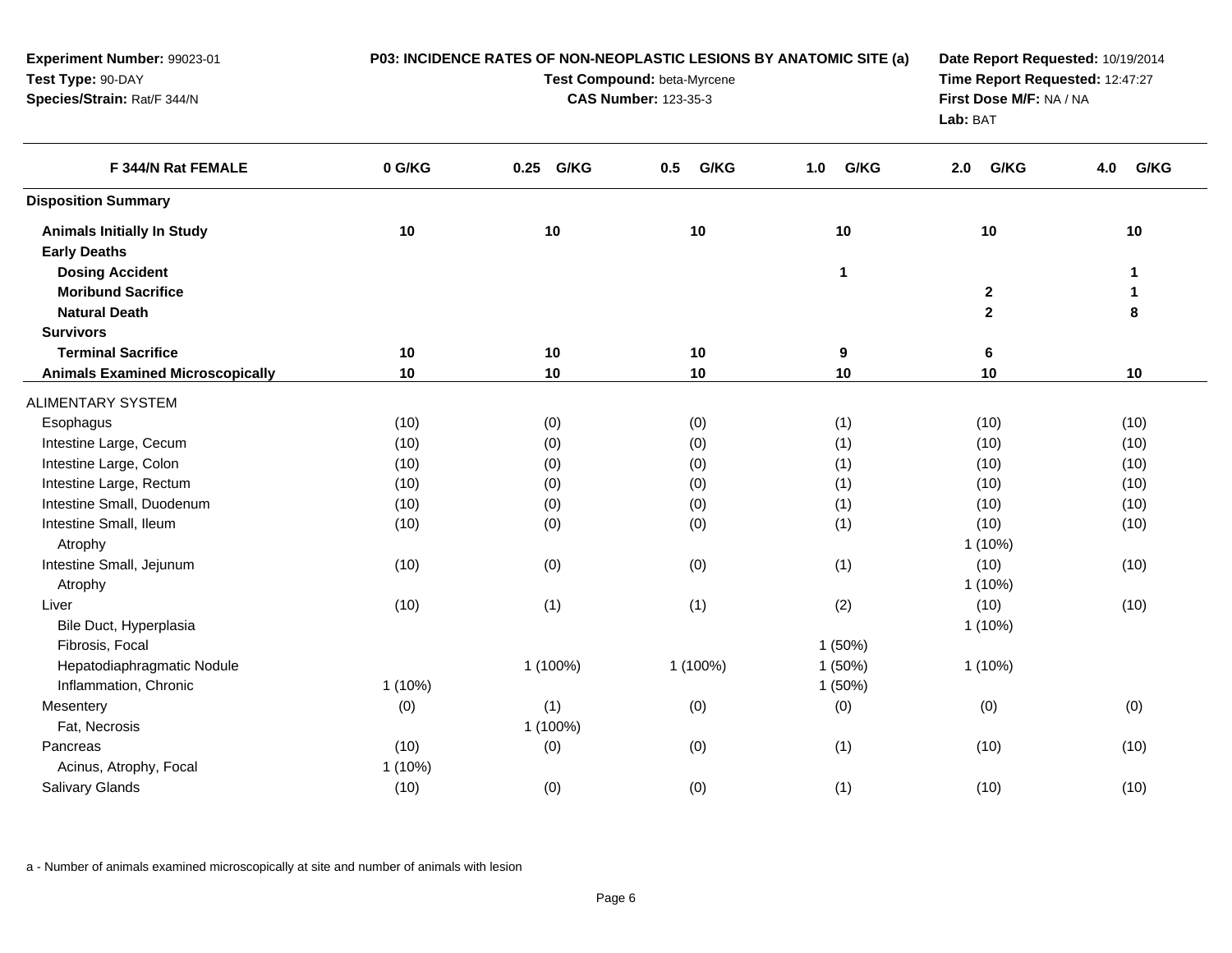| Experiment Number: 99023-01<br>Test Type: 90-DAY<br>Species/Strain: Rat/F 344/N                                                                                     |                                             | P03: INCIDENCE RATES OF NON-NEOPLASTIC LESIONS BY ANATOMIC SITE (a)<br>Date Report Requested: 10/19/2014<br>Test Compound: beta-Myrcene<br>Time Report Requested: 12:47:27<br><b>CAS Number: 123-35-3</b><br>First Dose M/F: NA / NA<br>Lab: BAT |                                        |                                        |                                              |                                              |
|---------------------------------------------------------------------------------------------------------------------------------------------------------------------|---------------------------------------------|--------------------------------------------------------------------------------------------------------------------------------------------------------------------------------------------------------------------------------------------------|----------------------------------------|----------------------------------------|----------------------------------------------|----------------------------------------------|
| F 344/N Rat FEMALE                                                                                                                                                  | 0 G/KG                                      | 0.25 G/KG                                                                                                                                                                                                                                        | G/KG<br>0.5                            | G/KG<br>1.0                            | G/KG<br>2.0                                  | G/KG<br>4.0                                  |
| Stomach, Forestomach<br>Inflammation, Acute<br>Ulcer                                                                                                                | (10)                                        | (0)                                                                                                                                                                                                                                              | (0)                                    | (10)                                   | (10)<br>4 (40%)<br>2(20%)                    | (10)<br>10 (100%)<br>3(30%)                  |
| Stomach, Glandular                                                                                                                                                  | (10)                                        | (0)                                                                                                                                                                                                                                              | (0)                                    | (1)                                    | (10)                                         | (10)                                         |
| CARDIOVASCULAR SYSTEM<br><b>Blood Vessel</b><br>Heart<br>Inflammation, Chronic Active                                                                               | (10)<br>(10)<br>$1(10\%)$                   | (0)<br>(0)                                                                                                                                                                                                                                       | (0)<br>(0)                             | (1)<br>(1)                             | (10)<br>(10)                                 | (10)<br>(10)                                 |
| <b>ENDOCRINE SYSTEM</b>                                                                                                                                             |                                             |                                                                                                                                                                                                                                                  |                                        |                                        |                                              |                                              |
| <b>Adrenal Cortex</b><br>Adrenal Medulla<br>Islets, Pancreatic<br>Parathyroid Gland<br><b>Pituitary Gland</b><br><b>Thyroid Gland</b><br><b>GENERAL BODY SYSTEM</b> | (10)<br>(10)<br>(10)<br>(9)<br>(10)<br>(10) | (0)<br>(0)<br>(0)<br>(0)<br>(0)<br>(0)                                                                                                                                                                                                           | (0)<br>(0)<br>(0)<br>(0)<br>(0)<br>(0) | (1)<br>(1)<br>(1)<br>(1)<br>(1)<br>(1) | (10)<br>(10)<br>(10)<br>(10)<br>(10)<br>(10) | (10)<br>(10)<br>(10)<br>(10)<br>(10)<br>(10) |
| None                                                                                                                                                                |                                             |                                                                                                                                                                                                                                                  |                                        |                                        |                                              |                                              |
| <b>GENITAL SYSTEM</b><br><b>Clitoral Gland</b><br>Ovary<br><b>Uterus</b><br>Endometrium, Hyperplasia, Cystic                                                        | (10)<br>(10)<br>(10)<br>$1(10\%)$           | (0)<br>(0)<br>(0)                                                                                                                                                                                                                                | (0)<br>(0)<br>(0)                      | (1)<br>(1)<br>(1)                      | (10)<br>(10)<br>(10)<br>$1(10\%)$            | (10)<br>(10)<br>(10)                         |
| <b>HEMATOPOIETIC SYSTEM</b>                                                                                                                                         |                                             |                                                                                                                                                                                                                                                  |                                        |                                        |                                              |                                              |
| <b>Bone Marrow</b><br>Lymph Node<br>Deep Cervical, Ectasia<br>Deep Cervical, Hyperplasia, Lymphoid                                                                  | (10)<br>(1)<br>1 (100%)<br>1 (100%)         | (0)<br>(3)<br>3 (100%)<br>3 (100%)                                                                                                                                                                                                               | (0)<br>(5)<br>4 (80%)<br>5 (100%)      | (1)<br>(1)<br>1 (100%)                 | (10)<br>(1)<br>1 (100%)<br>1 (100%)          | (10)<br>(0)                                  |
| Lymph Node, Mesenteric                                                                                                                                              | (10)                                        | (0)                                                                                                                                                                                                                                              | (0)                                    | (3)                                    | (10)                                         | (10)                                         |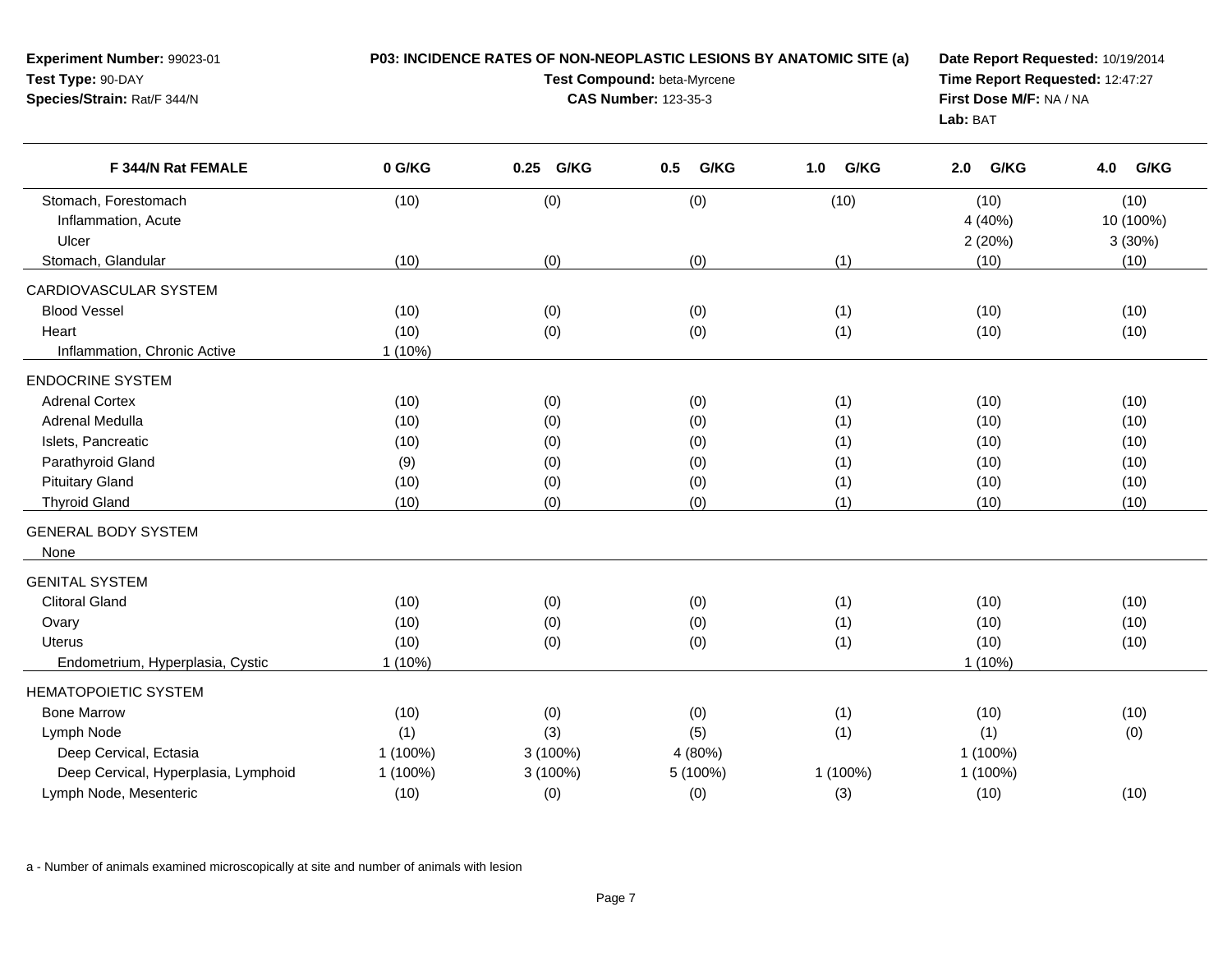| Experiment Number: 99023-01<br>Test Type: 90-DAY<br>Species/Strain: Rat/F 344/N | P03: INCIDENCE RATES OF NON-NEOPLASTIC LESIONS BY ANATOMIC SITE (a) | Date Report Requested: 10/19/2014<br>Time Report Requested: 12:47:27<br>First Dose M/F: NA / NA<br>Lab: BAT |             |             |             |             |
|---------------------------------------------------------------------------------|---------------------------------------------------------------------|-------------------------------------------------------------------------------------------------------------|-------------|-------------|-------------|-------------|
| F 344/N Rat FEMALE                                                              | 0 G/KG                                                              | 0.25 G/KG                                                                                                   | G/KG<br>0.5 | G/KG<br>1.0 | G/KG<br>2.0 | G/KG<br>4.0 |
| Atrophy                                                                         |                                                                     |                                                                                                             |             | 2(67%)      | 4 (40%)     |             |
| Spleen                                                                          | (10)                                                                | (0)                                                                                                         | (10)        | (10)        | (10)        | (10)        |
| Atrophy                                                                         |                                                                     |                                                                                                             |             | $1(10\%)$   | 10 (100%)   | 10 (100%)   |
| Thymus                                                                          | (10)                                                                | (0)                                                                                                         | (1)         | (10)        | (10)        | (10)        |
| Atrophy                                                                         |                                                                     |                                                                                                             |             |             | 1 (10%)     |             |
| Hemorrhage                                                                      |                                                                     |                                                                                                             | 1 (100%)    |             |             |             |
| Necrosis                                                                        |                                                                     |                                                                                                             |             |             | 3(30%)      | 8 (80%)     |
| <b>INTEGUMENTARY SYSTEM</b>                                                     |                                                                     |                                                                                                             |             |             |             |             |
| Mammary Gland                                                                   | (10)                                                                | (0)                                                                                                         | (0)         | (1)         | (10)        | (10)        |
| Skin                                                                            | (10)                                                                | (0)                                                                                                         | (0)         | (1)         | (10)        | (10)        |
| MUSCULOSKELETAL SYSTEM                                                          |                                                                     |                                                                                                             |             |             |             |             |
| Bone                                                                            | (10)                                                                | (0)                                                                                                         | (0)         | (1)         | (10)        | (10)        |
| NERVOUS SYSTEM                                                                  |                                                                     |                                                                                                             |             |             |             |             |
| <b>Brain</b>                                                                    | (10)                                                                | (0)                                                                                                         | (0)         | (1)         | (10)        | (10)        |
| <b>RESPIRATORY SYSTEM</b>                                                       |                                                                     |                                                                                                             |             |             |             |             |
| Lung                                                                            | (10)                                                                | (0)                                                                                                         | (0)         | (1)         | (10)        | (10)        |
| Alveolus, Necrosis, Acute                                                       |                                                                     |                                                                                                             |             |             |             | $1(10\%)$   |
| Inflammation, Chronic                                                           | 4 (40%)                                                             |                                                                                                             |             |             | 4 (40%)     |             |
| Metaplasia, Osseous                                                             | $1(10\%)$                                                           |                                                                                                             |             |             | $1(10\%)$   | $1(10\%)$   |
| Vein, Thrombosis                                                                |                                                                     |                                                                                                             |             | 1 (100%)    |             |             |
| Nose                                                                            | (10)                                                                | (0)                                                                                                         | (10)        | (10)        | (10)        | (10)        |
| Inflammation, Chronic                                                           |                                                                     |                                                                                                             |             | 9(90%)      | 4 (40%)     |             |
| Inflammation, Suppurative                                                       |                                                                     |                                                                                                             |             | $1(10\%)$   | 6(60%)      | $9(90\%)$   |
| Olfactory Epi, Degeneration                                                     |                                                                     |                                                                                                             |             | 2(20%)      | 7 (70%)     | 10 (100%)   |
| Respirat Epith, Necrosis                                                        |                                                                     |                                                                                                             |             | $1(10\%)$   | 2(20%)      | 10 (100%)   |
| Trachea                                                                         | (10)                                                                | (0)                                                                                                         | (0)         | (1)         | (10)        | (10)        |
| Inflammation, Chronic                                                           |                                                                     |                                                                                                             |             |             | 1(10%)      |             |

SPECIAL SENSES SYSTEM